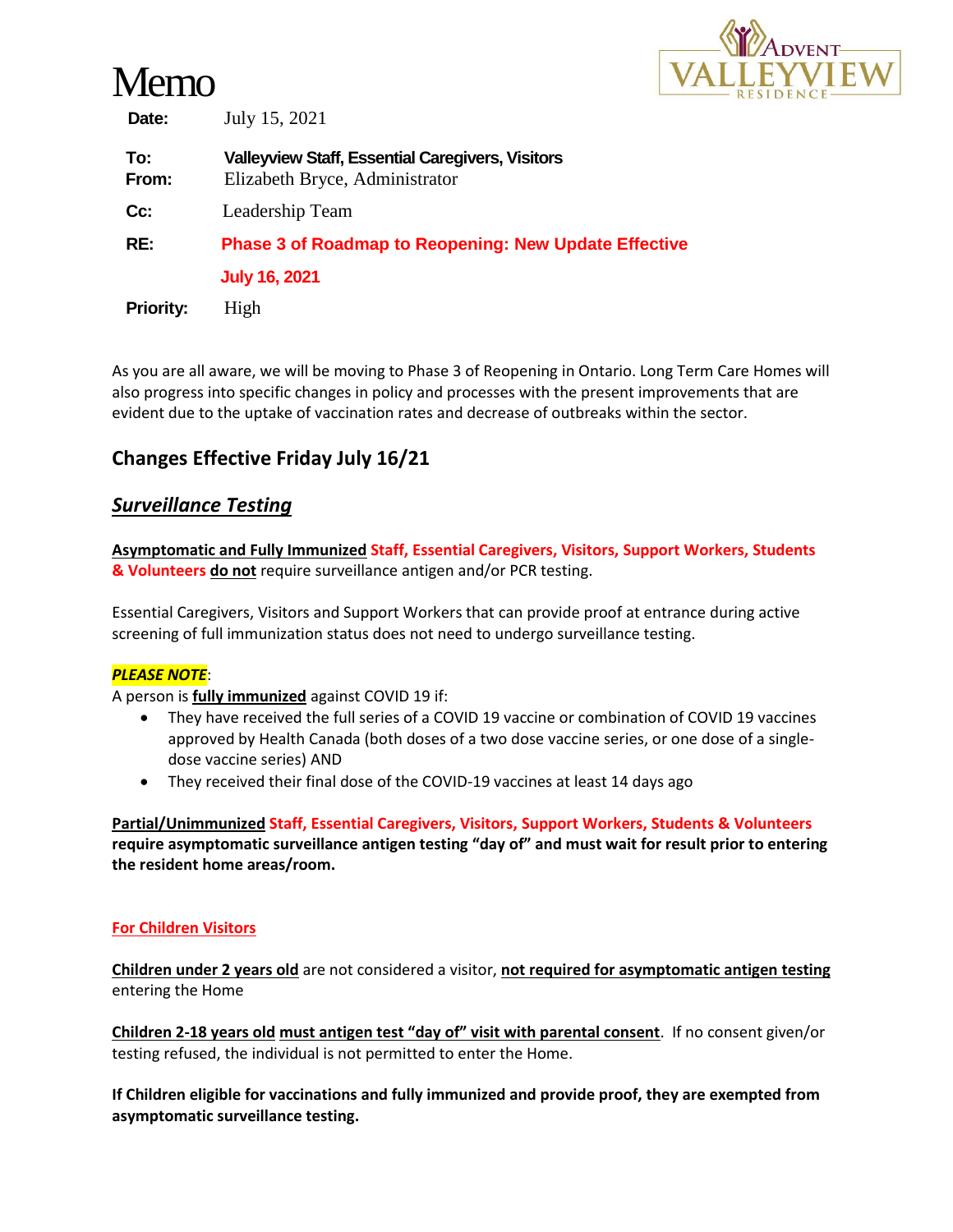# Memo



# *How to Find Your COVID 19 Vaccination Receipt*

If you do not have a copy of your COVID 19 Vaccination Receipt. Go to<https://covid19.ontariohealth.ca/>

You will need your health care number to retrieve.

# *Absences*

#### **Social Absence (Less than 24 hours) are permitted for all residents regardless of immunization status Approval is not required**.

- The wearing of surgical mask (if tolerated) is required for resident. Routine Public Health measures such as physical distancing, frequent hand hygiene and respiratory etiquette must be complied.
- The Screener will provide surgical masks before leaving the Home.
- PCR testing or self isolation upon return not required, unless symptomatic.

**Temporary Overnight Absences** (2 and greater days) are permitted, but approval from home is required.

Require PCR testing and isolation (if applicable) regardless of immunization status upon return.

**Medical, Compassionate/Palliative and Essential Absences are permitted** regardless of vaccination status and also during outbreak/isolation with Public Health direction for non-medical/emergency reasons.

# *Visitors Limit*

Due to consideration of capacity of common areas and resident rooms:

All residents may have up to **2 Visitors and 2 Essential Caregivers** at a time for an **INDOOR VISIT**

Due to capacity of the Courtyard – for an **OUTDOOR VISIT 4 visitors per resident at one time**.

### *Outbreak Requirements for Essential Caregivers & Visitors*

**Only One (1) Essential Caregiver** per visit **is permitted during an outbreak and/or isolation**.

**Non-Essential Visitors are not permitted** unless resident in area unaffected by outbreak and as per Public Health direction.

**Social Absences & Temporary Absences** are not permitted when in outbreak and/or resident isolation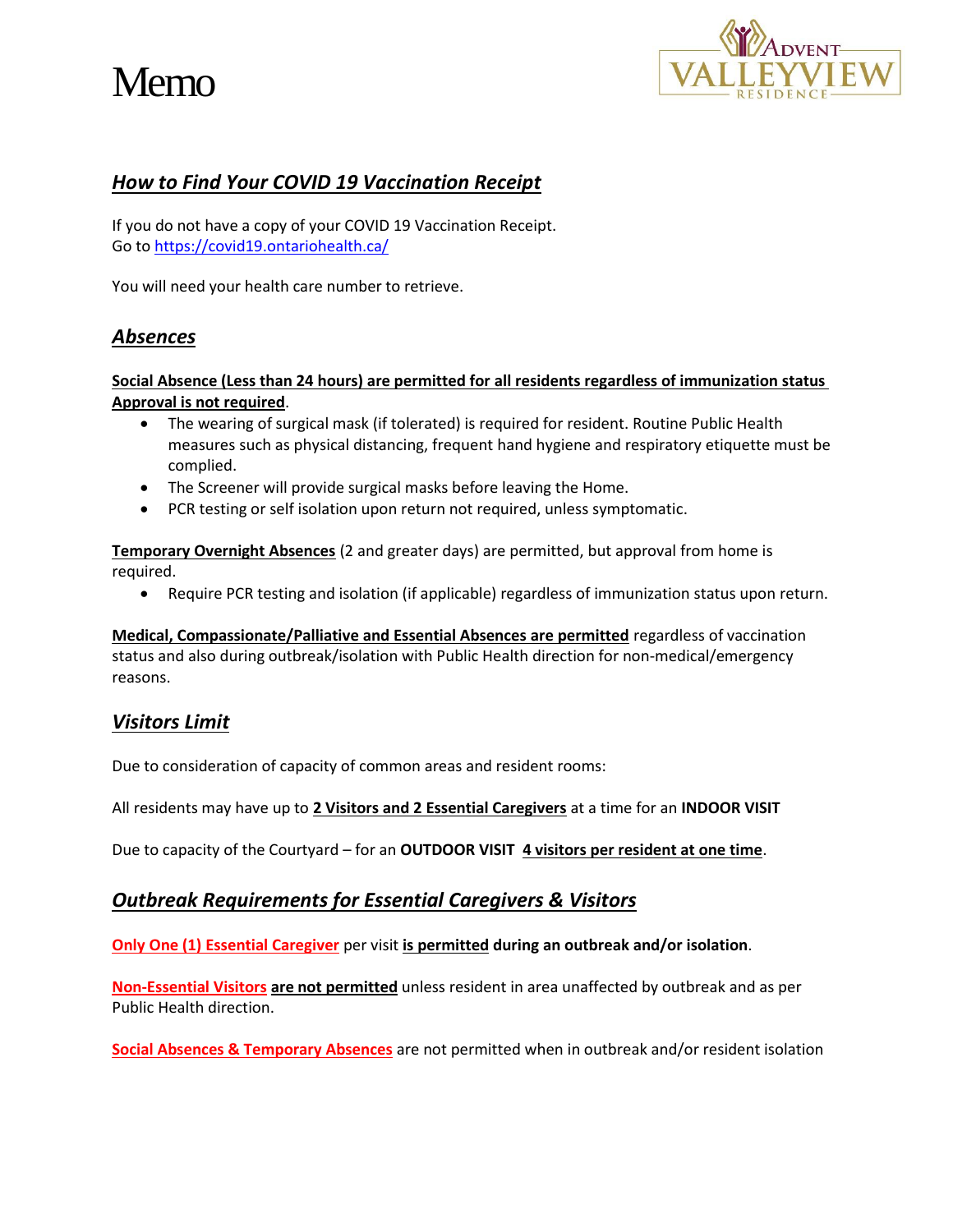



# *Personal Protective Equipment Requirements*

Surgical Masks provided by Home is required at all times and ensuring worn properly (over mouth and nose).

Eye protection of Partial and Unimmunized **Staff, Essential Caregivers, Visitors, Support Workers, Students & Volunteers must be worn indoors during care and non-care.**

#### **Outdoor Visit do not require eye protection**

Eye protection Fully immunized **Staff, Essential Caregivers, Visitors, Support Workers, Students & Volunteers are not required to wear eye protection but can remain for precaution of risk.**

**Eye protection for both Immunized and Partial/Non Immunized must wear eye protection when providing direct care during resident in isolation and in outbreak**

# *Physical Contact of Visitor/Resident*

#### **ESSENTIAL CAREGIVER**

**Fully Immunized-** May have physical contact, including non-care related reasons with a fully immunized resident.

Caregivers for non-care with an unimmunized resident must physical distance (2m), but a brief hug is permitted.

**Partial/Unimmunized** – Physical distancing is required if not providing direct care, brief hug is permitted.

#### **NON-ESSENTIAL GENERAL VISITOR**

**Fully Immunized –** Close contact with fully immunized resident is allowed. Visit with an unimmunized resident must physical distance (2m), but a brief hug is permitted.

**Partial/Unimmunized** – Physical distancing is required during social visit, brief hug is permitted.

**PLEASE NOTE: General visitors do not provide direct care ie. Assistance with Daily Living (personal hygiene or grooming, dressing, toileting, eating).**